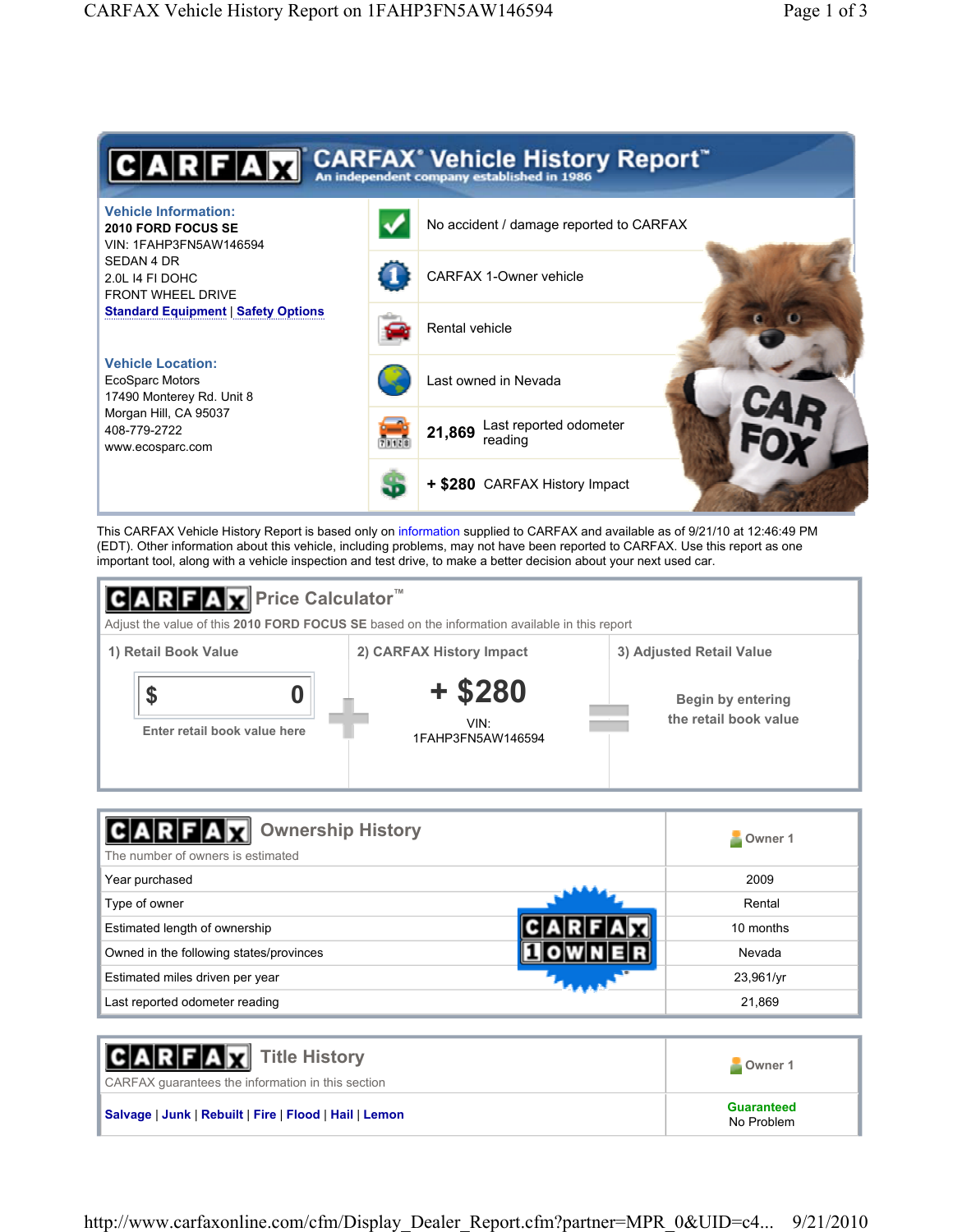| <b>Not Actual Mileage   Exceeds Mechanical Limits</b>                                                                                                                                                                                                                                           | <b>Guaranteed</b><br>No Problem |  |  |  |
|-------------------------------------------------------------------------------------------------------------------------------------------------------------------------------------------------------------------------------------------------------------------------------------------------|---------------------------------|--|--|--|
| <b>GUARANTEED</b> - None of these major title problems were reported by a state Department of Motor Vehicles<br>(DMV). If you find that any of these title problems were reported by a DMV and not included in this report,<br>CARF<br>CARFAX will buy this vehicle back. Register   View Terms |                                 |  |  |  |
| <b>Additional History</b><br>Not all accidents / issues are reported to CARFAX                                                                                                                                                                                                                  | Owner 1                         |  |  |  |
| <b>Total Loss</b>                                                                                                                                                                                                                                                                               | No Issues                       |  |  |  |
| No total loss reported to CARFAX.                                                                                                                                                                                                                                                               | Reported                        |  |  |  |
| <b>Structural / Frame Damage</b>                                                                                                                                                                                                                                                                | No Issues                       |  |  |  |
| No structural / frame damage reported to CARFAX.                                                                                                                                                                                                                                                | Reported                        |  |  |  |
| <b>Airbag Deployment</b>                                                                                                                                                                                                                                                                        | No Issues                       |  |  |  |
| No airbag deployment reported to CARFAX.                                                                                                                                                                                                                                                        | Reported                        |  |  |  |
| <b>Odometer Rollback</b>                                                                                                                                                                                                                                                                        | No Issues                       |  |  |  |
| No indication of an odometer rollback.                                                                                                                                                                                                                                                          | Indicated                       |  |  |  |
| <b>Accident / Damage</b>                                                                                                                                                                                                                                                                        | No Issues                       |  |  |  |
| No accidents or damage reported to CARFAX.                                                                                                                                                                                                                                                      | Reported                        |  |  |  |
| <b>Manufacturer Recall</b>                                                                                                                                                                                                                                                                      | No Recalls                      |  |  |  |
| A current list of recalls is available at Ford Motor Company.                                                                                                                                                                                                                                   | Reported                        |  |  |  |

| <b>Owner 1</b>                                                                       |                                                                    | Date:      | Mileage: | Source:<br>Nevada<br>8<br>Motor Vehicle Dept.<br>Las Vegas, NV<br>Title #NV003614149-3 |  | <b>Comments:</b>                                                                                                                                                                   |  |
|--------------------------------------------------------------------------------------|--------------------------------------------------------------------|------------|----------|----------------------------------------------------------------------------------------|--|------------------------------------------------------------------------------------------------------------------------------------------------------------------------------------|--|
| Purchased:<br>Type:<br>Where:<br>Est. miles/year: 23,961/yr<br>Est. length<br>owned: | 2009<br>Rental<br>Nevada<br>$10/8/09$ -<br>9/6/10<br>$(10$ months) | 10/08/2009 |          |                                                                                        |  | Title issued or updated<br>First owner reported<br>Registered as<br>rental vehicle<br>Loan or lien reported<br>Registered as lease vehicle                                         |  |
|                                                                                      |                                                                    | 09/06/2010 | 21.869   | <b>Auto Auction</b>                                                                    |  | Sold at auction<br>in Pacific Region<br>Listed as<br>a fleet vehicle                                                                                                               |  |
|                                                                                      |                                                                    |            |          | large profit. Not cool!                                                                |  | Make sure you buy this car from a licensed dealership<br>or you may be a victim of curbstoning, which is illegal. A<br>curbstoner poses as a private seller to sell vehicles for a |  |
|                                                                                      |                                                                    |            |          |                                                                                        |  | I'm here to help! Print and bring my SmartBuyer Checklist<br>when you go to test drive this 2010 Ford Focus SE.                                                                    |  |

Have Questions? Consumers, please visit our Help Center at www.carfax.com. Dealers or Subscribers, please visit our Help Center at www.carfaxonline.com.